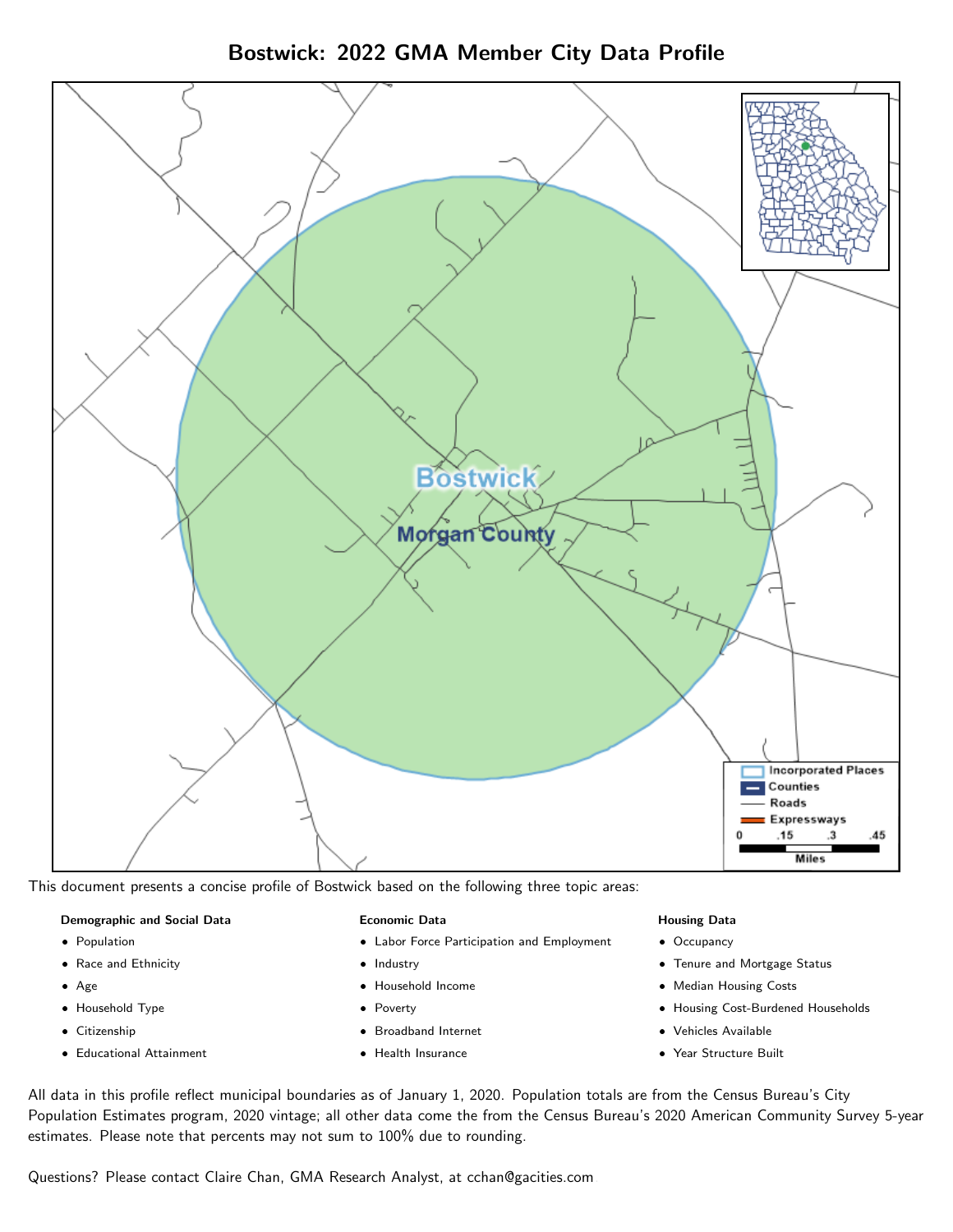## Bostwick: Demographic and Social





## **Citizenship**



Source: American Community Survey, 2020 5-year estimates, table B05002 Source: American Community Survey, 2020 5-year estimates, table B15002

## Race and Ethnicity



Source: U.S. Census Bureau, City Population Estimates, 2020 vintage Source: American Community Survey, 2020 5-year estimates, table B03002

## Household Type



Source: American Community Survey, 2020 5-year estimates, table B01001 Source: American Community Survey, 2020 5-year estimates, table B11001

## Educational Attainment



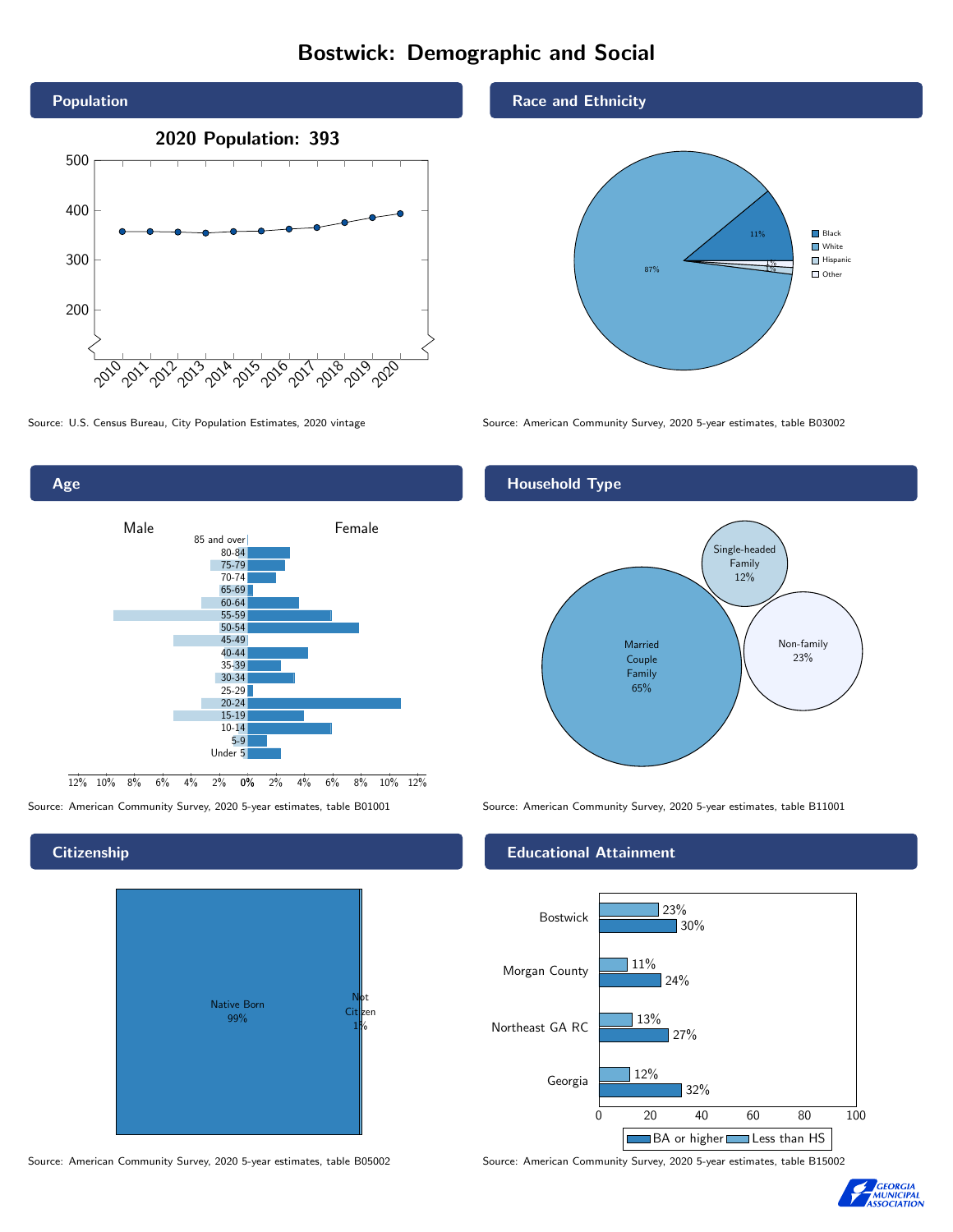## Bostwick: Economic



Source: American Community Survey, 2020 5-year estimates, table B23001 Note: Unemployment rate is based upon the civilian labor force.



Source: American Community Survey, 2020 5-year estimates, tables B19013 and B19025 Source: American Community Survey, 2020 5-year estimates, table B17010



Industry

| Agriculture, forestry, fishing and hunting, and mining      | 8%    |
|-------------------------------------------------------------|-------|
| Construction                                                | $1\%$ |
| Manufacturing                                               | 17%   |
| <b>Wholesale Trade</b>                                      | 3%    |
| Retail Trade                                                | 22%   |
| Transportation and warehousing, and utilities               | $0\%$ |
| Information                                                 | $0\%$ |
| Finance and insurance, real estate, rental, leasing         | $1\%$ |
| Professional, scientific, mgt, administrative, waste mgt    | 11%   |
| Educational services, and health care and social assistance | 29%   |
| Arts, entertainment, recreation, accommodation, food        | $2\%$ |
| service                                                     |       |
| Other services, except public administration                | $2\%$ |
| Public administration                                       | 5%    |

Source: American Community Survey, 2020 5-year estimates, table C24030





## **Health Insurance**



Source: American Community Survey, 2020 5-year estimates, table B28002 Source: American Community Survey, 2020 5-year estimates, table B18135